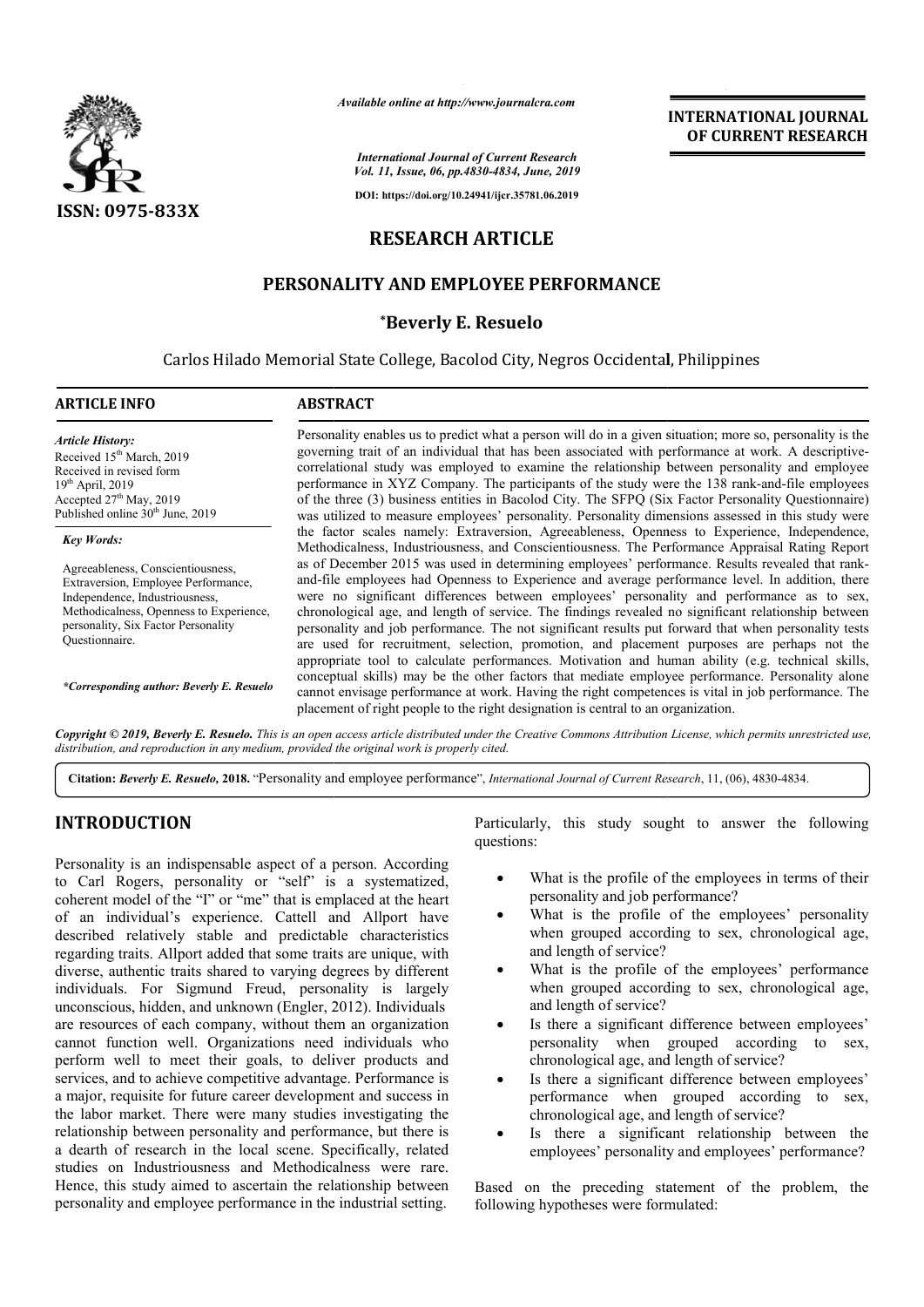- There is no significant difference between employees' personality when grouped according to sex, chronological age, and length of service.
- There is no significant difference between employees' performance when grouped according to sex, chronological age, and length of service.
- There is no significant relationship between employees' personality and employees' performance.

This study was grounded in the Socioanalytic Theory to understand individual differences in people's performance at work. The Socioanalytic Theory was drawn on the key ideas of George Herbert Mead, Charles Darwin, and Sigmund Freud to elucidate why individuals act as they do (Hogan, 2012). The theory was based on two generalizations that explain individual differences in career success. Individuals constantly live or work in groups, and groups are constantly structured on the subject of status hierarchies. These simplifications advocate the occurrence of two broad motive models that translate into actions intended to get along with other members and the motive to get ahead or achieve status and power (Blickle & Hogan, 2011). It was believed that individuals who lack status and power and who cannot get along with other people have the reduced probability of reproductive success. Individual differences in the ability to get along with others translate into individual differences in career success (Hogan, 2012). This theory assumed that the three big problems in life concern gaining social acceptance or avoiding rejection, gaining status, power, and the control of resources or avoiding losing them, and finding significance in one's life. People pursue such resources as acceptance, status, and meaning at work in the course of their careers. The model also assumes that there are individual differences in people's ability to do certain tasks particularly in their social skills (Blickle & Hogan, 2011).

The notion of "Big-5" personality traits had been widely utilized in the study of employee performance. These five basic dimensions of personality are Agreeableness, Openness to Experience, Neuroticism, Conscientiousness, and Extraversion. For instance, in the study of Zaidi et al. (2013), Extraversion, Openness to Experience, Agreeableness, and Conscientiousness were found to be positively related to work engagement. Andreas Klang (2012) exposed that Neuroticism, Conscientiousness, and Extroversion correlated moderately with job performance, more so, there was no correlation ascertained between job performance and Openness to Experience and Agreeableness. Lauffer's study proved that performance outcomes do significantly vary under each performance condition and that the results were highly correlated (2012). Fuller and colleagues on signified that proactive personality was positively related to job performance (2010). Mohan and Mulla (2013) discovered that Openness to Experience had a positive correlation with employee performance in high complexity designations. Nevertheless, Openness to Experience had a negative correlation with employee performance in low complexity designations. Additionally, Openness to Experience had a positive correlation with progression when the employee had a low level of Conscientiousness. In contrast, Openness to Experience had a negative correlation with progression, particularly when the employee had a high level of Conscientiousness. This study will be of considerable significance to employees, consumers, employer, Human Resources Officers, Industrial Psychologist, and future

researchers. Employees may earn insights about their selfimage and manage their relation with others to take life smoothly. The workforce of the organization may be able to provide excellent services or products to consumers in exchange for their money. The employer may be able to create employee development plans to optimize targeted competences. The Human Resources Officers may be able to strengthen their operative functions like recruitment, training, performance appraisal rating, compensation, and labor relations. Furthermore, the result of this study may be an additional input to the Industrial Psychologist whose focus is the development of performance evaluation system of an organization. Lastly, this study may serve as a channel for future researchers who are fascinated in studying the dynamics of personality and performance at work.

To facilitate understanding of the study, the following terms are defined operationally. Agreeableness refers to the personality trait of an individual that tends to be good-natured, cooperative, and trustful. Chronological age denotes the number of years which the participant has existed based on Erik Erikson's psychosocial stages of development, categorized as early adulthood (18 to 24 years old) and middle adulthood (25 to 64 years old). Conscientiousness refers to the personality trait of an individual that tends to be orderly, responsible, and dependable. Employee refers to the rank-andfile employees of XYZ Company. Employee Performance refers to how well the employee performs his or her work during the appraisal period as measured by the Performance Appraisal Form, categorized as Excellent (90-100), Above Average (80-89), Average (60-79), and Needs Improvement (59-below).

Employer refers to a business entity and classified as XYZ Company where the study is conducted. Extraversion refers to the personality trait of an individual that tends to be outgoing and participative in relating to other people. Independence refers to the personality trait of an individual that tends to be self-reliant, willful, and unconventional. Industriousness refers to the personality trait of an individual that maintains high standards of work and aspires to reach challenging goals. Length of service refers to the participants' number of years in service as employees of XYZ Company, categorized as shorter tenure (less than ten years) and longer tenure (more than eleven years). Methodicalness refers to the personality trait of an individual that tends to be organized, accurate, and disciplined. Openness to Experience refers to the degree of individual's emotional processes. Performance Appraisal refers to the process of evaluating team member's performance by the company's set goals. Personality refers to the dominant trait of employees at work and can be determined using the SFPQ. Rank-and-file employee refers to the non-executive and nonmanagerial employees of the XYZ Company and the chosen participants of the researcher. Sex refers to the participant's biological sex, being male or female.

## **MATERIALS AND METHODS**

This quantitative study employed a descriptive-correlational design to determine the relationship between personality, performance, and other data relevant to the study. A total of 138 rank-and-file employees of XYZ Company, Bacolod City as of December 31, 2015, were the participants of this study. The names of the companies were undisclosed to protect the companies' identity.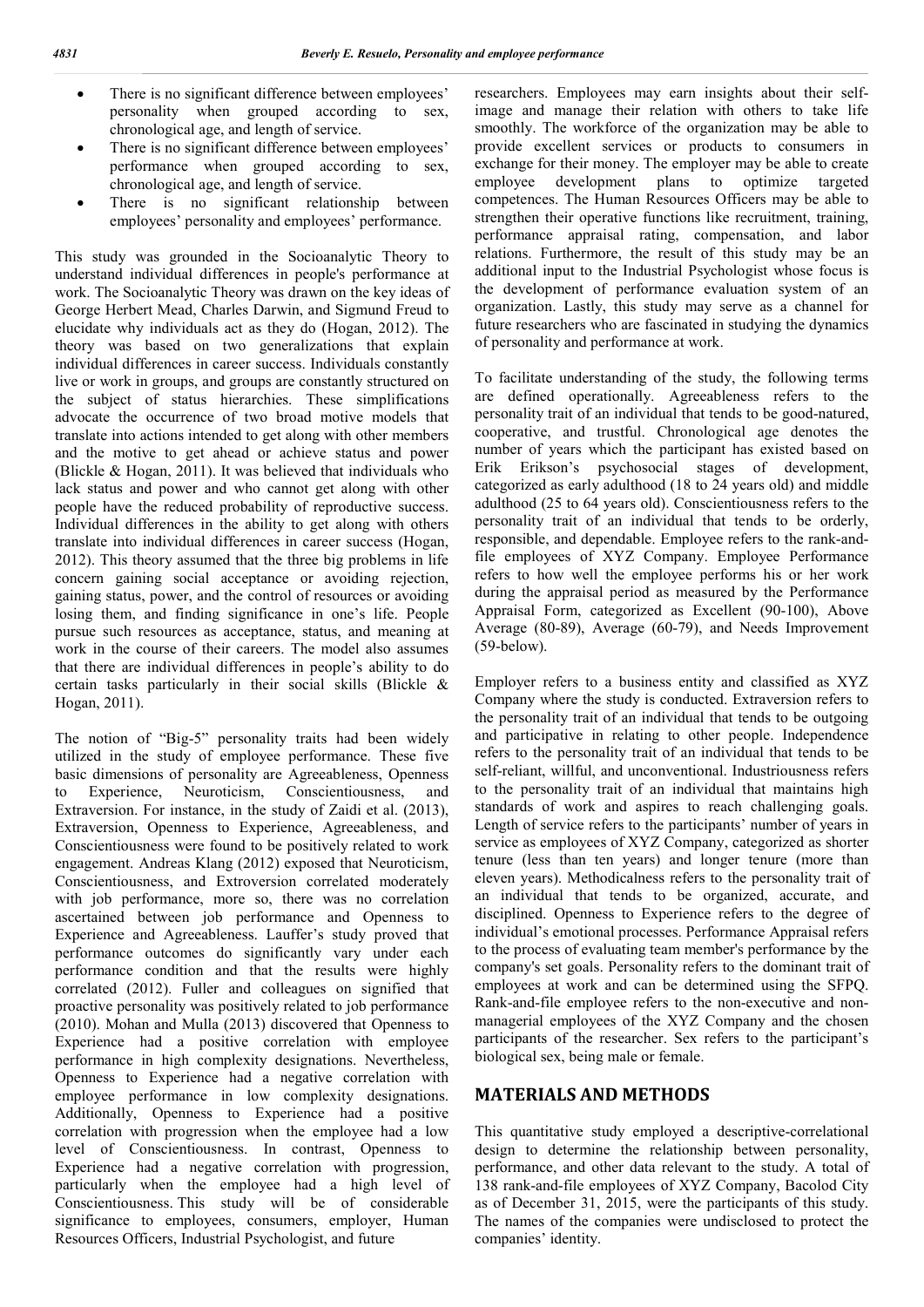To measure the personality of XYZ Company rank-and-file employees, the instrument used was the Six Factor Personality Questionnaire (SFPQ), a standardized tool developed by Douglas N. Jackson, Ph.D., Sampo V. Paunonen, Ph.D. and Paul F. Tremblay, Ph.D. in 2000. The SFPQ is a 108-item instrument, which employs a Likert-type scale with alternative five (5) responses: Strongly Agree (SA), Agree (A), Neutral (N), Disagree (D), and Strongly Disagree (SD), which requires the participant to evaluate their personality dimensions. The SFPQ revealed an internal consistency with Cronbach alpha values ranging from 0.76 to 0.86 and reliability coefficient of 0.81. Another source of data came from the reported Performance Appraisal Rating as of December 1, 2015, of the XYZ Company. The participants were rated according to the different duties and responsibilities of their designations. The researcher used the criteria developed for evaluating the validity of a self-made instrument set forth by Carter V. Good and Douglas B. Scates. Performance Appraisal Form of the XYZ Company was found to be valid in measuring employee performance with a content validity result of 4.89. The researcher utilized the Cronbach's Alpha to determine the reliability property of the Performance Appraisal Form. The reliability test established an alpha coefficient value of 0.90 making the performance appraisal form "very reliable."

In data gathering, the researcher primarily made a formal letter addressed to the President of the XYZ Company thru the Human Resources Division (HRD) asking permission to conduct this study. Upon approval, the researcher requested the Recruitment Report as of December 31, 2015, from the HRD to provide the needed data, to wit: employee name, sex, chronological age, designation, and length of service. All given information were treated with utmost confidentiality. The researcher then excluded the managerial and supervisory positions. The performance appraisal rating of their subordinates last December 1, 2015, was one of the baseline data of this study and was also requested from the HRD. Rankand-file employees were the focus of the researcher. The researcher then asked the assistance of Human Resources Division to schedule the participants for the briefing and asked their permission to be part of this study and ensured to them that all information were classified. They were asked for their availability for the administration of personality test. The period for this administration was one month only. Afterward, scoring and interpretation commenced. Data were then analyzed with the aid of statistical tools. The quantitative data gathered from the administration of SFPQ were interpreted and compared to the job performance of rank-and-file employees. The main concern of this study was to determine the significant relationship of personality and employee performance of the XYZ Company. The statistical computation was processed using the SPSS (Statistical Package for the Social Sciences) software. Appropriate statistical tools were used to answer the objectives of the study. To determine the profile of employees' personality and job performance as a

whole, and when they were grouped according to sex, chronological age, and length of service, the frequency distribution and percentage were used. To determine the significant difference between personality and employee performance when grouped according to sex, chronological age, and length of service, the Mann-Whitney U was used. Finally, to determine the significant relationship between the two variables, mainly between personality and employee performance, Kendall's tau coefficient was employed.

#### **RESULTS AND DISCUSSION**

The descriptive results showed that the majority of the rankand-file employees of XYZ Company have Openness to Experience (OP) and average performance level. The employees who are high on Openness to Experience (OP) tend to be innovative, analytical, reflective, and have a wide variety of interests. The majority of them are interested in learning about a diversity of things. They adapt readily to changes in the environment. The employees of this organization are likely to be inconsistent and avoid routinely work. This average performance level was due to higher job satisfaction, highquality compensation, training, and supervision, which affirms the study of Kaufman et al. (2015) that employees with an occasional performer of great work were likely to have higher job satisfaction, moderate salary growth, and more financial impact. Kaufman's six motivational benefits and practices (e.g. recognition practice, benefits practice, promotion practice, bonus practice, raise practice and environment perks) were also present in the XYZ Company having average to excellent job performance and had a significant association on employee performance.

By the employees' personality profile when grouped according to sex, chronological age, and length of service, both male and female rank-and-file employees of XYZ Company have Openness to Experience. Likewise, the majority of early adult participants, as well as middle adult participants have Openness to Experience. Most of the participants classified in shorter tenure have Openness to Experience, and most of the participants classified in longer tenure have Agreeableness. Openness to Experience personality trait attributed from job satisfaction and job rotation in the organization. This finding is aligned with the study of Irshad  $& \text{Naz}$  (2011) that employees with Openness to Experience personality have high job satisfaction and organizational commitment as these employees tend to be amenable to change and new experiences, inquisitive, and creative. This personality trait is also the result of employees' maturity and their familiarity with job functions. Findings on the employees' personality profile, when grouped according to chronological age, is aligned with the study of Bertolino, Truxillo, and Fraccaroli (2013) who portrayed that older and younger workers were not perceived differently regarding Openness to Experience, both in high scale. The majority of rank-and-file employees with shorter tenure of XYZ Company have Openness to Experience. This result could be due to job rotation, training, and organizational culture. For instance, rank-and-file employees in Accounting Division are rotated from one function to another.

By the employees' performance profile when grouped according to sex, chronological age, and length of service, both male and female employees of the XYZ Company have Average job performance. This outcome was due to elevated job satisfaction, high-quality compensation, consistent training, supervision and the absence of gender discrimination in the organization. Similarly, this is in congruence with the study of Ehtesham et al. (2011) that organizational culture has a significant positive relationship with the performance management practices. Likewise, both early adult and middle adult employees of XYZ Company have Average job performance. This outcome could be due to high job satisfaction, high-quality compensation, consistent training, and supervision.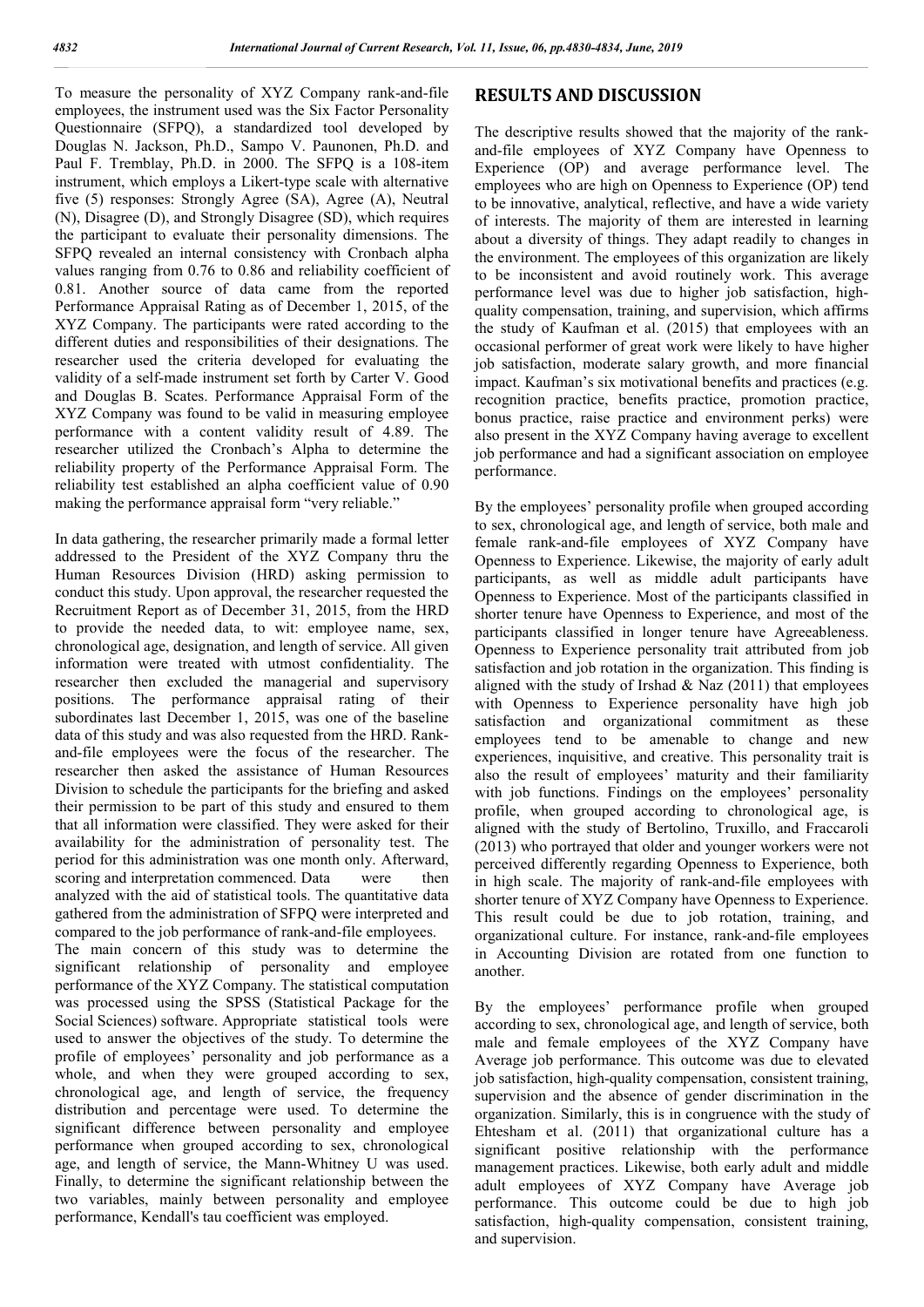Further, most employees with shorter tenure (10 years and below) of XYZ Company have Average job performance. This result could be due to job rotation, training, and organizational culture. The comparison on employees' tenure was aligned with the study of Irshad  $& \text{Naz}$  (2011) that employees with longer tenure have a high level of job satisfaction and organizational commitment as compared to the employees with shorter tenure. In the analysis of variance results on employees' personality when grouped according to sex, chronological age, and length of service, the significant value of sex to personality is 0.349, the significant value of the chronological age to personality is 0.651, and the significant value of the length of service to personality is 0.936. Results stipulate that there is no significant difference between employees' personality as to sex, chronological age, and length of service since the level of significance must be less than 0.05. Therefore, the null hypothesis is retained. This result negates the study of Brandt & Edinger, 2015 that sex was one of the factors that had an association with personality. The not significant difference result means that regardless of sex, chronological age, and tenure, personality is still the same. The no significant difference between personality and chronological age may be due to the not equally distributed number of middle adult and early adult employees. More so, the no significant difference between personality and length of service may be due to the larger number of shorter-tenured than the longer-tenured employees. Maybe there are aspects other than sex, chronological age, and tenure that are related to personality.

In the analysis of variance results on employees' performance when grouped according to sex, chronological age, and length of service, the significant value of sex to job performance is 0.729, the significant value of the chronological age to job performance is 0.903, and the significant value of the length of service to job performance is 0.315. This result designates that there is no significant difference between employees' performance as to sex, chronological age, and length of service given the fact that the level of significance must be less than 0.05. Therefore, the null hypothesis is retained. The not significant difference result means that regardless of sex, chronological age, and tenure, job performance is still the same. In the analysis of the relationship between employees' personality and job performance, Kendall's tau coefficient computed significant value is 0.381 which is greater than 0.05. This result denotes that there is no significant relationship between employees' personality and job performance since the level of significance must be less than 0.05. Therefore, the null hypothesis is retained. The not significant relationship between employee personality and performance denotes that there is no association between personality and job performance. Perhaps, there are factors other than the personality that is related to job performance (e.g. compensation and benefits, motivation, organizational culture, manager's attitude, job content and personal problems) which in congruence with the study of Saeed (2013) that the mentioned factors are associated with job performance. Employee personality had been linked to performance at work. However, findings of this study revealed that personality was not associated with employee performance. The not significant results put forward that when personality tests are used for recruitment, selection, promotion, and placement purposes are perhaps not the appropriate tool to calculate employee's job performance. The result also inferred that it might be a wrong tool was used to measure the employee personality.

Motivation and human ability (e.g. technical skills, conceptual skills) may be other factors that mediate employee performance. Personality alone cannot envisage performance at work. Having the right competences is vital in job performance. The placement of right people to the right designation is central to an organization.

#### **Conclusions and Recommendations**

Based on the established findings, the subsequent are the formulated conclusions: About employees' personality profile, the majority of the rank-and-file employees of XYZ Company had the personality trait – Openness to Experience. These employees tend to like new experiences and dislike routine work. Likewise, the majority of the rank-and-file employees had average performance level. Results presented a no significant difference in employees' personality as to sex, chronological age, and length of service. This result concluded that personality is still the same regardless of sex, chronological age, and length of service. Also, results disclosed that there is no significant difference between employees' performance as to sex, chronological age, and length of service. This nonsignificance may signify that job performance is still the same regardless of sex, chronological age, and length of service. Lastly, regarding the significant relationship between rank-and-file employees' personality and job performance, the findings revealed a no significant relationship between personality and job performance. Therefore, personality had no association with employee performance in XYZ Company. By the findings and conclusions presented, the researcher proposed the following recommendations to be implemented and undertaken: An employer may consider investing in programs that would be beneficial to its team members. These programs may be effective measures to help employees to build and optimize targeted competences and consequently assist them to achieve greater heights of their productivity. Employees should support what the employers build for employees' advancement. To impose modification, all employees should participate actively and whole-heartedly in the interventions provided by the employer and its officials. By doing so will help create a good outcome and progress. The Human Resources Division may consider initiating and implementing the proposed human resources master plan that focused on the areas of personality, career, and wellness. This is to ensure that the efforts of XYZ Company in fulfilling its mission of delivering quality services to its clients, suppliers, and customers will be efficient and pertinent by increasing and sustaining quality among its employees. Job descriptions may be defined properly. Alignment of the job descriptions, duties, and responsibilities, particular duty scope must be reiterated specifically. In case that the descriptions are not yet available, it is the duty of the Department Heads to stipulate the job descriptions of their subordinates. The employer in cooperation with the Human Resources Division and its department heads may revisit its mission, vision, core values, policies, and organizational structure to determine the rationale of the precedent conflicts and issues within the organization. A performance evaluation must be observed and implemented biannually rather than the traditional evaluation schedule of the organization which is annual. Through this amendment, organizational goals will be monitored and managers can provide feedback and may reinforce effective measures. Due to the varied business entities composition of XYZ Company, its officials may create a separate organizational mission, vision, and objectives for